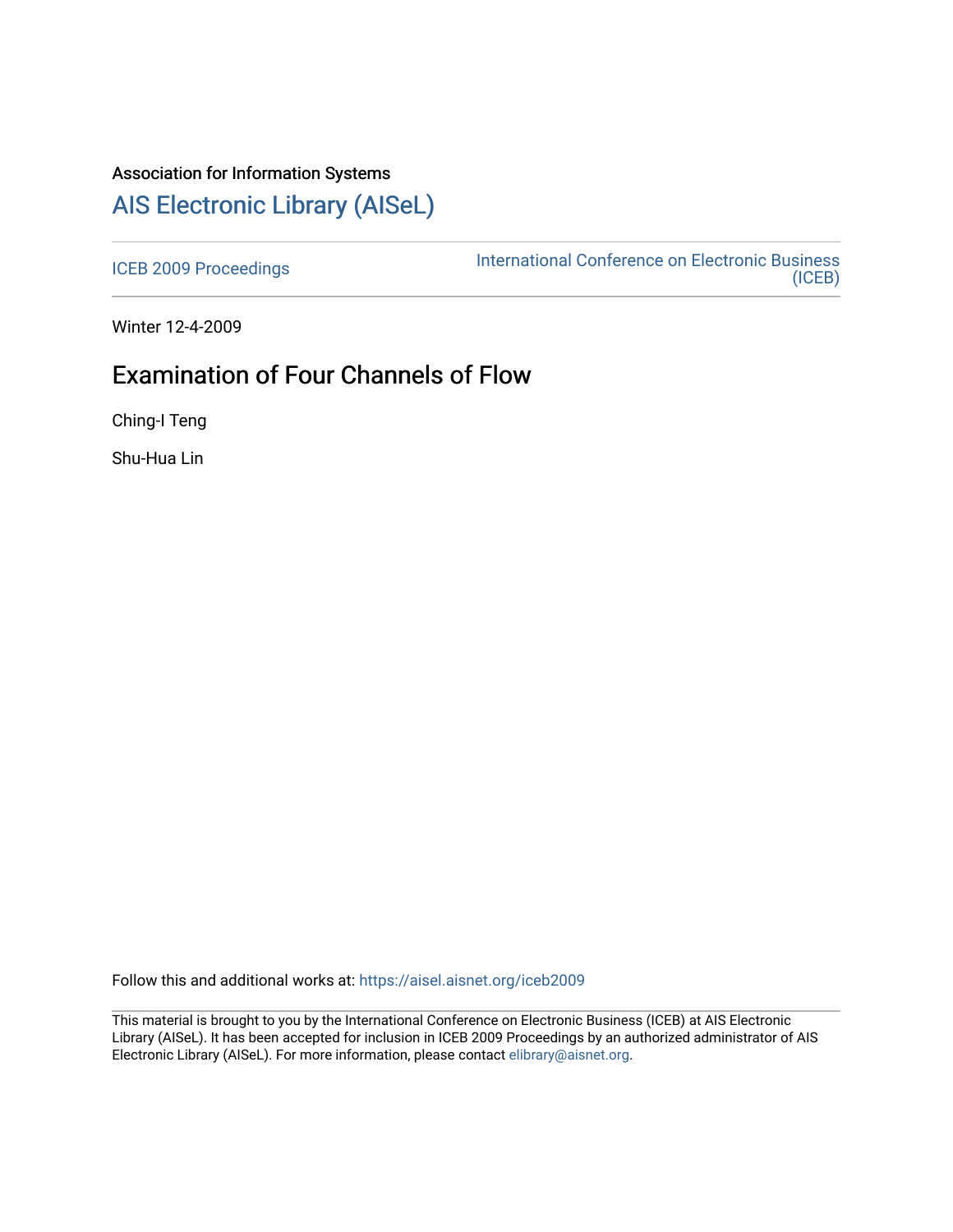## **EXAMINATION OF FOUR CHANNELS OF FLOW**

Ching-I Teng<sup>1</sup> and Shu-Hua  $\text{Lin}^2$ 

Department of Business Administration, Chang Gung University, Taiwan  $\frac{1}{2}$  chingit@mail.cgu.edu.tw;  $\frac{2}{3}$  takashi0102@hotmail.com

#### **Abstract**

The four channels of flow (Csikszentmihalyi & Csikszentmihaly, 1988) posit that high and low levels of skills and challenges comprise flow, boredom, frustration, and apathy. This theory has been frequently applied to explanation of flow formulation. This theory, however, lacks empirical evidences on if high/low skill/challenge formulates the four channels. Empirical evidence of the formulation of the four channels of flow is necessary for ensuring its validity.

This study thus sampled 253 online gamers to examine whether skills and challenges formulate the four channels of flow. Consistent with the theory of the four channels of flow, this study found that gaming skill is positively related to flow and boredom, whereas negatively related to frustration and apathy. Challenge encountered in gaming is positively related to flow, frustration, whereas negatively related to apathy. However, this study did not observe a theoretical negative relation between challenge and boredom, indicating the necessity for future research.

**Keywords:** flow theory, four channels of flow, skill, challenge, boredom, frustration, apathy.

#### **Introduction**

Csikszentmihalyi & Csikszentmihalyi (1988) proposed the theory of the four channels of flow, encouraging the subsequent studies on flow (Hsu  $\&$ Lu, 2004; Mathwick & Rigdon, 2004; Teng *et al*., 2008). This theory posits that highly skilled individuals encountering high challenges will experience flow (the experience in which individuals highly concentrate on activities that are intrinsically enjoyable) (Csikszentmihalyi, 1997). Highly skilled individuals encountering low challenges will experience boredom (unpleasant feeling of lack of interest and concentration on current engaged activities) (Fisher, 1993). Lowly skilled individuals encountering high challenges will experience frustration (the unsatisfying or insecure feeling associated with inability to solve problems and meet needs) (Merriam-Webster Online Dictionary, 2009). Finally, lowly skilled encountering low challenges will experience apathy (the feeling of unconcern, unwillingness to pay attention to certain activities) (Merriam-Webster Online Dictionary, 2009).

The flow construct has been applied to multiple contexts (Hsu & Lu, 2004; Mathwick & Rigdon, 2004; Teng *et al*., 2008). The theory of the four channels of flow was also frequently utilized for explaining the formulation of flow. However, this theory needs more empirical evidences that support its validity in multiple contexts. This study thus investigates if skill and challenge create the four channels as the theory states.

#### **Literature and Hypotheses**

Csikszentmihalyi (1975) may be the pioneering work proposing flow, which is a highly enjoyable experience in which individuals concentrate in currently engaged activities. In flow experience, individuals also feel control and intrinsic pleasures (Hsu & Lu, 2004). The flow construct was characterized by eight elements: a clear goal, feedback, challenges that match skills, concentration and focus, control, loss of self-consciousness, transformation of time and the activity becoming autotelic (self-reinforcing). (Csikszentmihalyi, 1997).

Flow has received plenty of attentions, partly because of its positive influences on individual intention and behavior. Individuals experience ultimate happiness when they experience flow (Csikszentmihalyi, 1997; Chen, Wigand, & Nilan, 1999) that strongly motivates them to repetitively engage in the associated activities (Chung  $\&$  Tan, 2004). In marketing terms, flow may improve user loyalty (Choi & Kim, 2004; Teng *et al*., 2008).

The literature on flow has identified skill and challenge as two prominent antecedents of flow (Hoffman & Novak, 1996; Skadberg & Kimmel, 2004). Skill refers to the capability to engage in current activities (Novak, Hoffman, & Yung, 2000) and challenge indicates the competition and obstacles encountered in activities (Rollings & Adams, 2003). Skill may come from the accumulation of gaming knowledge and familiarity. Challenge may come from the uncertainty and suspense. The suspense in online games is a driver of online game enjoyment (Klimmt, Rizzo, Vorderer, Koch, & Fischer, 2009).

The four channels of flow have three other channels except for flow, that is, boredom, frustration, and apathy. The theory of the four channels of flow (Csikszentmihalyi &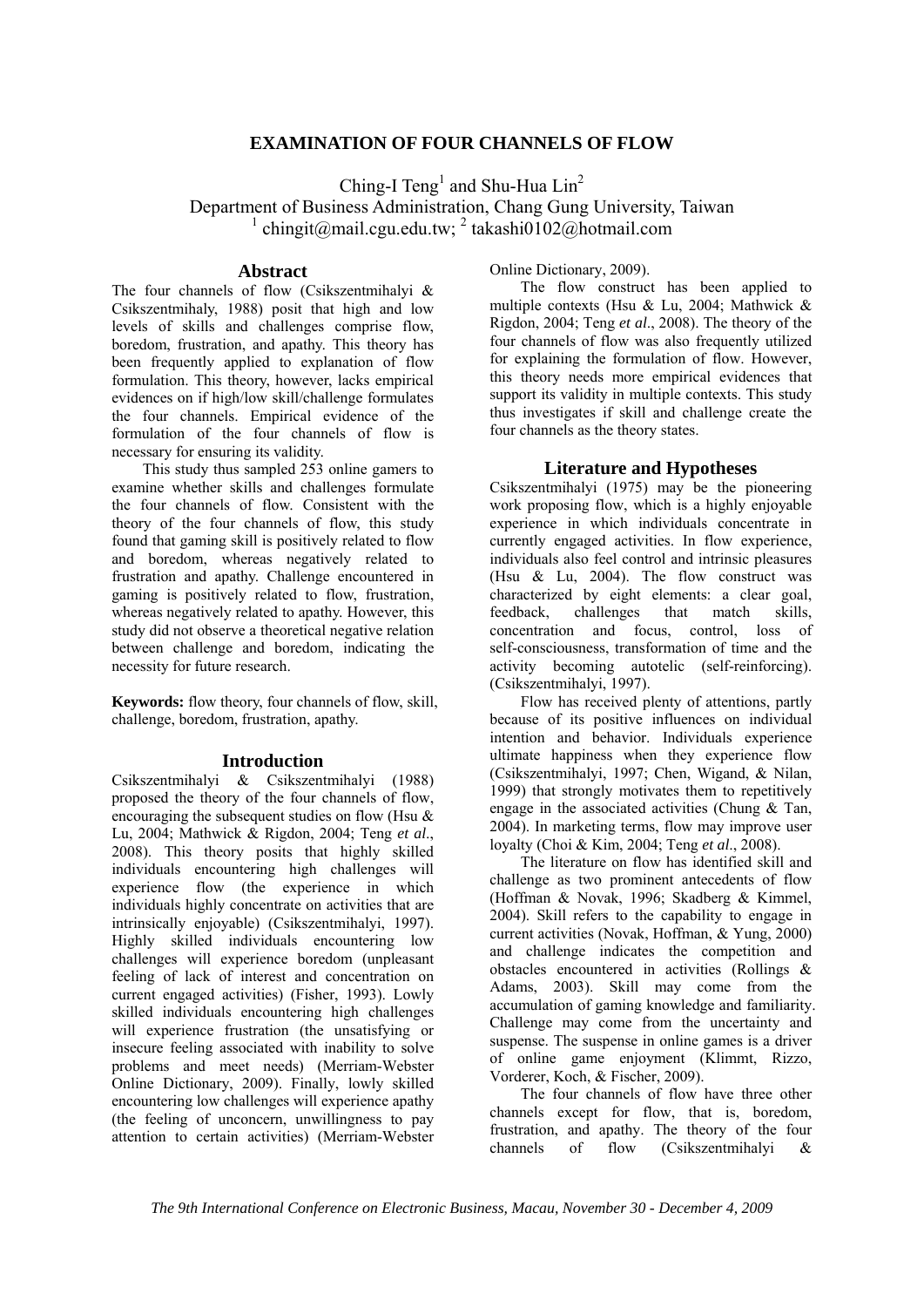Csikszentmihalyi, 1988) has also predicted their formulation. Basing on this theory, this study developed the specific hypotheses that describe their formulation.

Flow is an experience of total concentration and intrinsic enjoyment (Csikszentmihalyi, 1997) and skill is the capability to engage in current activities (Novak, Hoffman, & Yung, 2000). High skills thus enable individuals to overcome or resolve the difficulties, creating intrinsic enjoyment. High skills may thus foster flow, consistent with the literature on flow (Hoffman & Novak, 1996; Skadberg & Kimmel, 2004; Teng *et al*., 2008).

Boredom is the unpleasant feeling of lack of interest and concentration (Fisher, 1993). Highly skilled individuals may regard themselves as experts who know everything, reducing their interests. Highly skilled individuals may also feel themselves top experts and thus lose concentration, boosting their feeling of boredom.

Frustration indicates the unsatisfying or insecure feeling associated with inability to solve problems and meet needs (Merriam-Webster Online Dictionary, 2009). Lowly skilled individuals are likely blocked by difficulties or obstacles and left their achievement needs unmet, increasing their feeling of frustration.

Apathy refers to the feeling of unconcern, unwillingness to pay attention to certain activities (Merriam-Webster Online Dictionary, 2009). Lowly skilled individuals lack sufficient capabilities to attain achievements, which discourage them to further concern or attend to the associated activities, that is, create the feeling of apathy.

#### **H1: Skill is (a) positively related to flow, (b) positively related to boredom, (c) negatively related to frustration, and (d) negatively related to apathy.**

Challenge is the competition and obstacles encountered in activities (Rollings & Adams, 2003). Challenge thus may inspire individuals to win in competitions and to overcome obstacles for attaining a sense of achievements. For winning in competitions and overcoming obstacles, individuals are forced to concentrate to fully display their capabilities. The elevated concentration is a key element creating flow (Csikszentmihalyi, 1997). Thus high challenges are likely associated with a high likelihood of experiencing flow.

Challenges inspire individuals to win and to overcome obstacles. Individuals are thus motivated to have interests in understanding what can lead to victory, reducing their boredom. Contrary, challenges are obstacles that may be too tough to be overcome, preventing achievement need satisfaction of users and increasing frustration.

Finally, challenges involve competitions in which individuals are invited to win, attracting attentions or reducing feeling of apathy.

**H2: Challenge is (a) positively related to flow, (b) negatively related to boredom, (c) positively related to frustration, and (d) negatively related to apathy.** 

### **Method**

Cross-sectional design was utilized. This study used a web form for collecting data. This study chose to survey online gamers. Totally 309 online gamers participate in this study and 253 returned usable responses, yielding an effective response ratio of 81.9%.

Items measuring skill, challenge, and flow were modified from Novak *et al*. (2000). Items measuring boredom, frustration, and apathy were developed basing on the scales of Kozma and Stones (1980) and Kammann and Flett (1983). All items involve a response option ranging from 1: very disagreeable to 5: very agreeable.

Items measuring each construct had a Cronbach's  $\alpha$  > .68, a composite reliability (CR) > .69, and an average variance extracted (AVE) > .45, indicating the tolerable reliability, basing on the criteria of Bagozzi and Yi (1988). All except one item measuring boredom had indicator loadings  $> .59$  and *t* values  $> 5.16$ , satisfying the convergent validity criteria of Anderson and Gerbing (1988). Squared correlations between any pair of constructs exceeded AVE of related constructs, meeting the discriminant validity criterion of Fornell and Larcker (1981).

## **Results**

Of the participants, 64% were male, 82% had attended to colleges or universities, and 45% had monthly income >\$100 US. Participants had played online game for 15.2 months in average.

This study utilized structural equation modeling techniques to test hypotheses. Testing results indicated that skill was positively related to flow and boredom (path coefficient  $> .14, p < .05$ ), supporting H1a and H1b. Skill was negatively related to frustration and apathy (path coefficient <  $-.22, p < .05$ ), supporting H1c and H1d.

Challenge was positively related to flow and frustration (path coefficient  $>$  .13,  $p <$  .05), supporting H2a and H2c. As hypothesized, challenge was also negatively related to apathy (path coefficient =  $-0.42$ ,  $p \leq .05$ ), supporting H2d. This study did not observe a negative relation between challenge and boredom (path coefficient =  $-0.01$ ,  $p > .05$ ). Potential explanation is that new challenges surely reduce boredom. Existing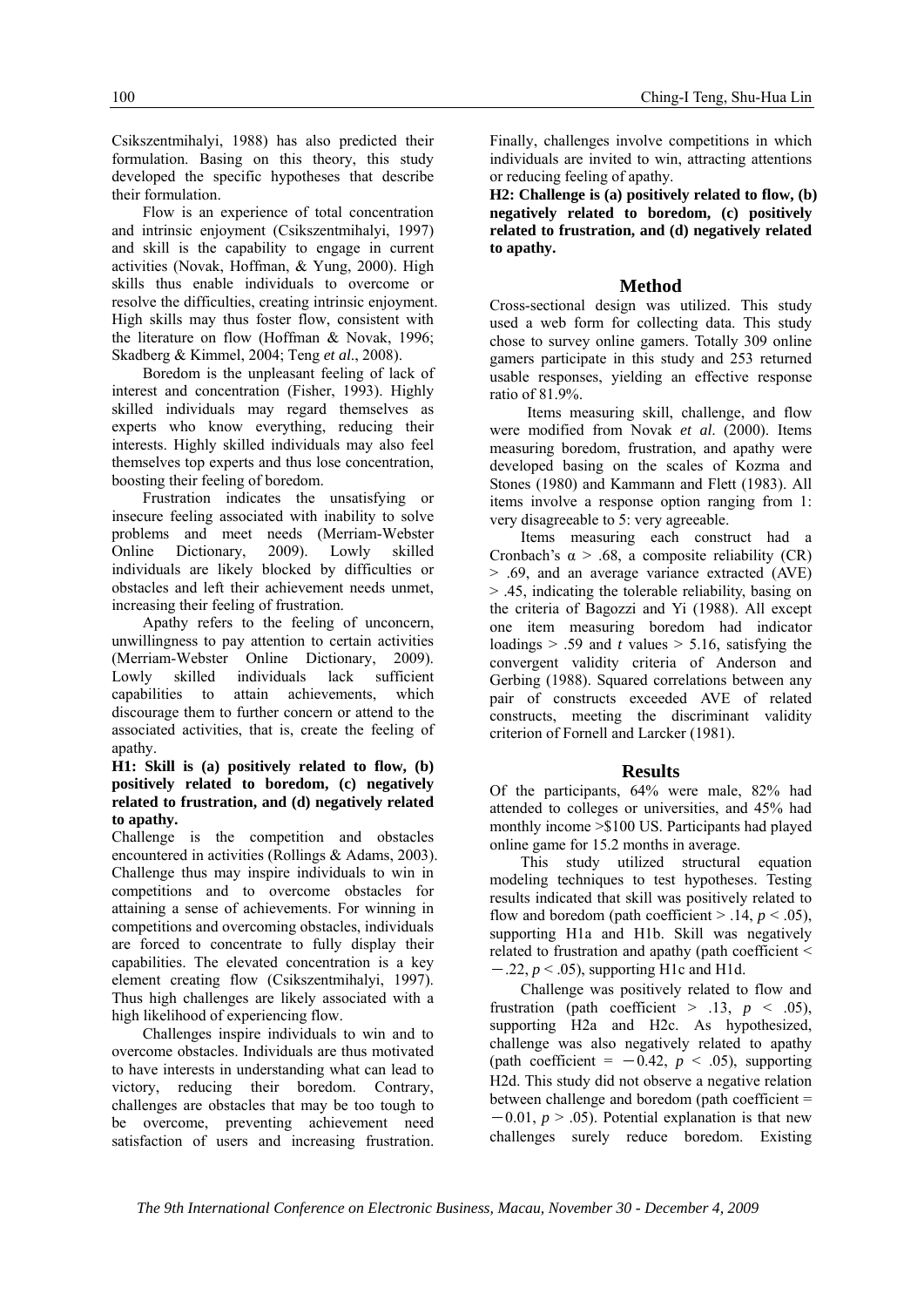challenges, however, may increase boredom, offsetting the hypothesized negative relation between challenge and boredom.

This study further elucidates the mechanism of the formulation of the four channels. Skill and challenge may independently contribute to the formulation of the four channels, or interactively contribute to their formulation.

This study thus employed analysis of variance (ANOVA) to test the interaction of skill and challenge on the four channels. This study utilized median split method to separate the sample into high-skill, low-skill, high-challenge, and low-challenge groups. The factors high vs. low skill and high vs. low challenge were employed as independents. Flow, boredom, frustration, and apathy were utilized as dependents.

Analytical results did not observe any significant interaction of skill and challenge on four channels  $(F(1, 249) < 1.29, p > .26)$ . Such phenomenon supported that skill and challenge contributed to the four channels independently, rather than interactively.

#### **Conclusions**

This study initiated to examine the formulation of the four channels of flow, supporting the validity of the theory of four channels of Csikszentmihalyi & Csikszentmihalyi (1988). Most of this theory was supported by the empirical data obtained from online gaming contexts. One exception was observed that challenge is not significantly related to boredom, encouraging future investigations.

**Acknowledgement.** The authors thank National Science Council, Taiwan, for financial support (NSC96-2416-H-182- 002- MY3).

#### **References**

- [1] Anderson, J. C., & Gerbing, D. W. (1988).Structural equation modeling in practice: A review and recommended two-step approach,*Psychological Bulletin*, *103*(3), 411-423.
- [2] Bagozzi, R. P., & Yi, Y., (1998). On the evaluation of structural equation models. *Journal of the Academy of Marketing Science*, *16*(1), 74-94.
- [3] Chen, H., Wigand, R. T., & Nilan, M. S. (1999). Optimal experience of Web activities. *Computers in Human Behavior, 15*, 585-608.
- [4] Choi, D., & Kim, J. (2004). Why people continue to play online games: In search of critical design factors to increase customer loyalty to online contents. *CyberPsychology & Behavior*, *7*(1), 11-24.
- [5] Chung, J., & Tan, F. B. (2004). Antecedents

of perceived playfulness: An exploratory study on user acceptance of general information- searching websites. *Information & Management, 41*(7), 869-881.

- [6] Csikszentmihalyi, M. (1975). *Beyond boredom and anxiety*. San Francisco, CA: Jossey-Bass.
- [7] Csikszentmihalyi, M., & Csikszentmihalyi, I.S. (1988). *Optimal Experience: Psychological Studies of Flow in Consciousness*, Cambridge: Cambridge University.
- [8] Csikszentmihalyi, M. (1997). Happiness and creativity: Going with flow. *Social Report on Happiness, 31*(5), 8-12.
- [9] Fisher, C. D. (1993). Boredom at work: A neglected concept. *Human Relations, 46*, 395–417.
- [10] Fornell, C. & Larcker, D. F. (1981). Evaluating structural equation models with unobservable variables and measurement errors. *Journal of Marketing Research, 18*(1), 39-50.
- [11] Hsu, C.-L., & Lu, H.-P. (2004). Why do people play on-line games? An extended TAM with social influences and flow experience. *Information & Management, 41*(7), 853-868.
- [12] Kammann, R., & Flett, R. (1983). Affectometer 2: A scale to measure current level of general happiness. *Australian Journal of Psychology*, *35*, 259-265.
- [13] Klimmt, C., Rizzo, A., Vorderer, P., Koch, J., & Fischer, T. (2009). Experimental evidence for suspense as determinant of video game enjoyment. *Cyberpsychology & Behavior, 12*(1), 29-31.
- [14] Kozma, A., & Stones, M. J. (1980). The measure of happiness: Development of the Memorial University of Newfoundland Scale of Happiness (MUNSH). *Journal of Gerontology*, *35*, 906-912.
- [15] Mathwick, C., & Rigdon, E. (2004). Play, flow, and the online search experience. *Journal of Consumer Research, 31*, 324-332.
- [16] Merriam-Webster Online Dictionary (2009). Frustration and apathy. Retrived on July 5th, 2009.
- [17] Novak, T. P., Hoffman, D. L., & Yung, Y.-F. (2000). Measuring the customer experience in online environments: A structural modeling approach. *Marketing Science*, *19*(1), 22-42.
- [18] Rollings, A., & Adams, E. (2003). *Andrew Rollings and Ernest Adams on game design*. Indianapolis, IN: New Riders.
- [19] Skadberg, Y. X., & Kimmel, J. R. (2004).